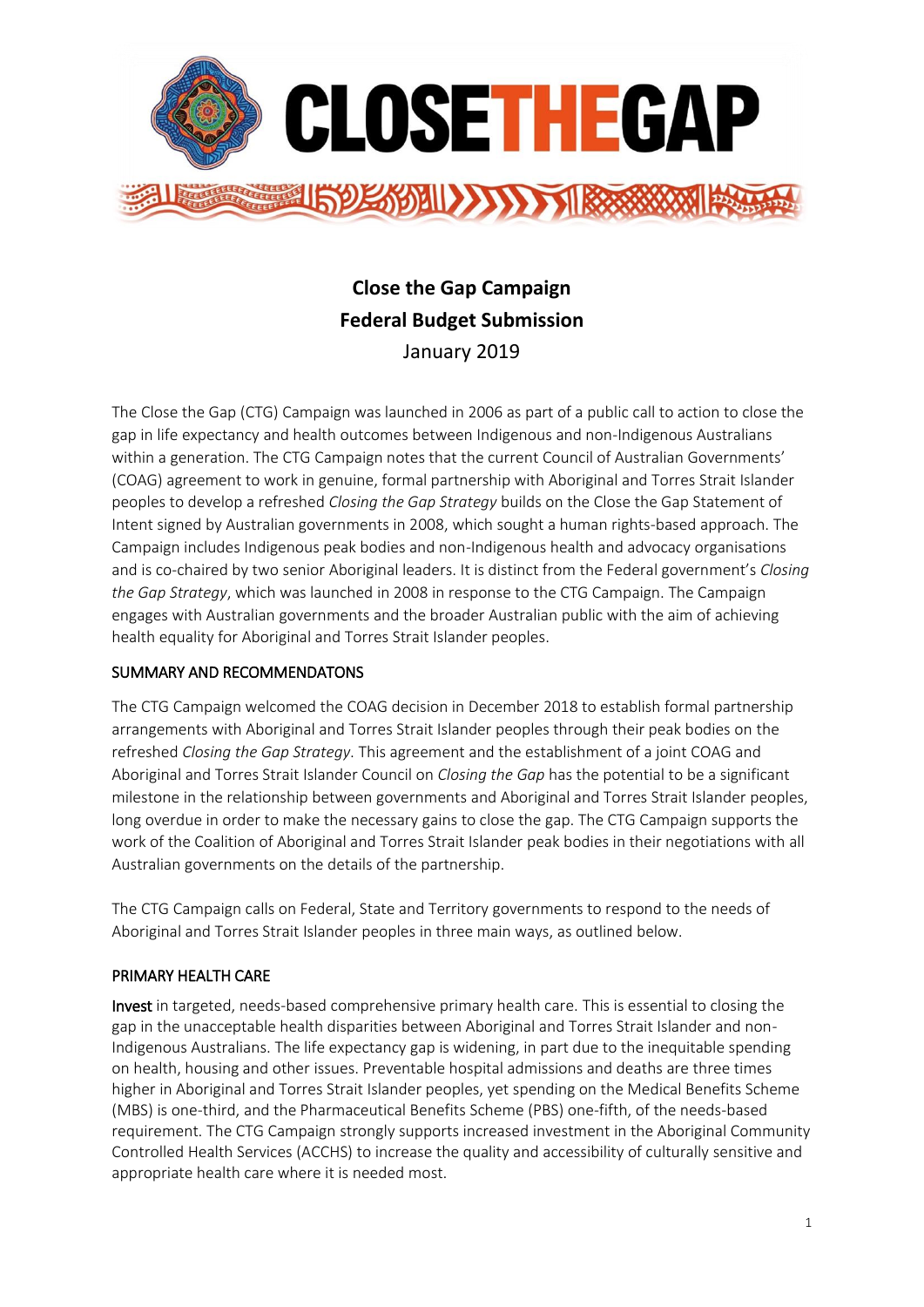We recommend that in this Budget the government:

- Increases the baseline funding for Aboriginal Community Controlled Health Services to support the sustainable delivery of high-quality, comprehensive primary health care services to Aboriginal and Torres Strait Islander people and communities, and index funding for population growth, CPI and service demand.
- Works together with the National Aboriginal and Community Controlled Health Organisation (NACCHO) to fairly negotiate and agree to a new formula for the distribution of comprehensive primary health care funding relative to need.
- Commits a minimum \$100 million towards a four-year ACCHS capacity building program as seed funding to fill the highest priority service gaps (we note that the amount needed, once fully costed, will be significantly higher and is dependent upon the service gap mapping exercise in the National Aboriginal and Torres Strait Islander Health Plan [Implementation Plan] being undertaken)
- Commits to achieving needs-based equity within the MBS and PBS within five years.

# MAINSTREAM HEALTH CARE

Ensure the mainstream Australian health care system (hospitals and other medical services) is resourced to deliver culturally appropriate and safe health care that Aboriginal and Torres Strait Islander peoples have a right to expect and receive, just as all Australians do. These measures should include greater transparency so that service providers are made more accountable in providing for the health needs of Aboriginal and Torres Strait Islander peoples.

In this Budget we call on the Government to:

- Establish an Aboriginal Health Authority to oversee health service delivery, professional training and policy and accreditation processes that impact on Aboriginal and Torres Strait Islander health. This authority would introduce a validated external assessment tool to identify, measure and monitor institutional racism into performance information and reporting requirements across the health system
- Build capacity and effectiveness of the mainstream health system to close the gap through:
	- o embedding cultural safety training across all health professions
	- o ensuring culturally safe health practices are recognised in relevant professional accreditation frameworks
- Uphold the commitment made at the August 2018 COAG meeting to develop and implement an Aboriginal and Torres Strait Islander health workforce strategy that is inclusive of nonhealth professionals working in the health system
- Commit to investing in and implementing the *National Aboriginal and Torres Strait Islander Health Plan (2013-2023)* and its *Implementation Plan* and undertake a comprehensive costing of the Plan to ensure it is properly resourced. Note: It is imperative that reporting on the Plan is included in the Prime Minister's annual Closing the Gap Report.

### HEALTHY HOUSING

Include the social determinants of health in investment programs to deliver healthy housing for Aboriginal and Torres Strait Islander peoples, as housing is recognised as a fundamental determinant of health and wellbeing. Overcrowded and unhealthy housing is a major factor in the spread of diseases and a strong contributing factor to poor health, especially in young children.

Rhematic Heart Disease (RHD) is a prime example of the massive human and other costs generated by unhealthy housing. The Campaign calls on the government to make good on the current work underway at Commonwealth level on the social determinants of health. A return to National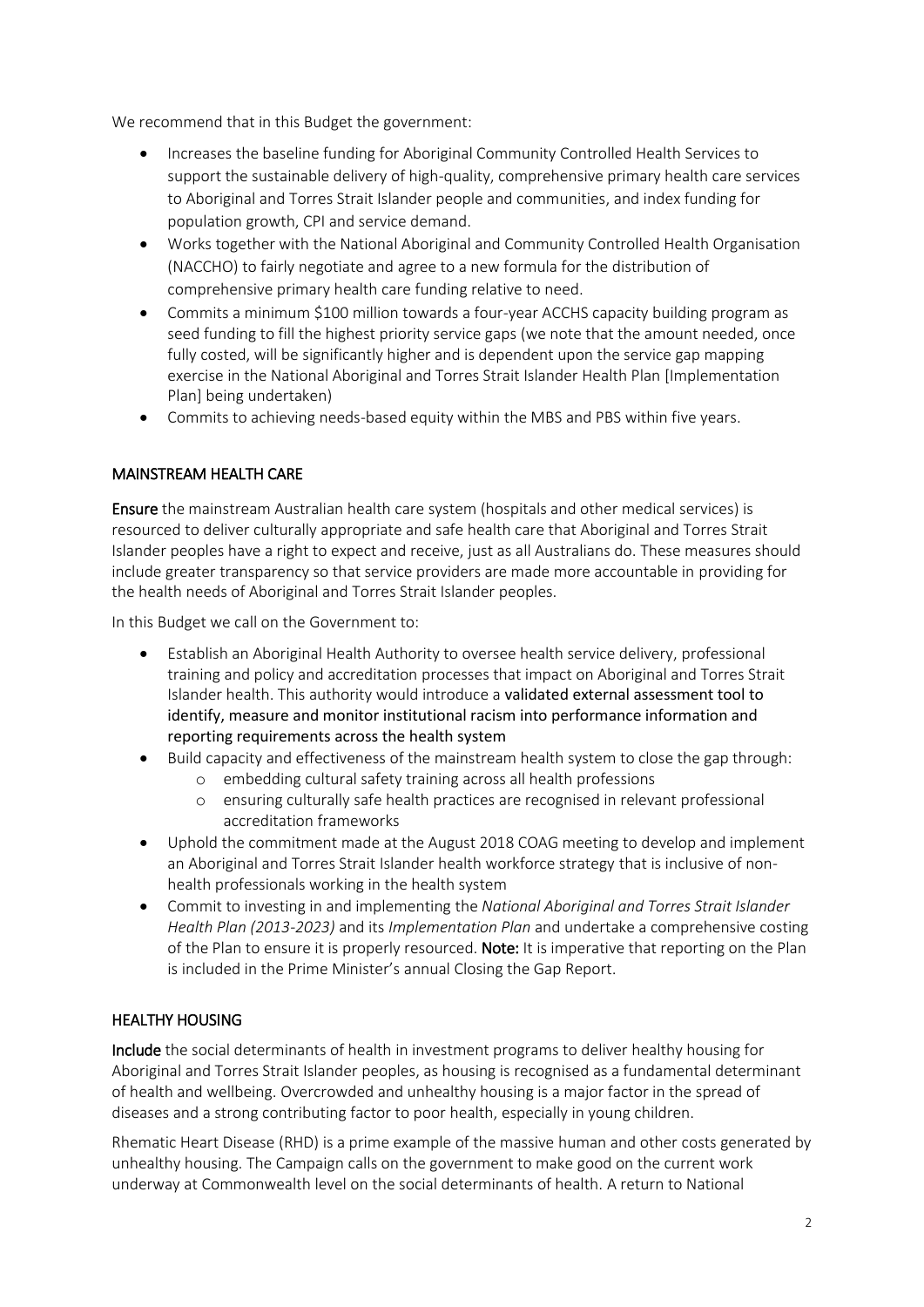Partnership Agreements is essential, so that all governments can work together to ensure Indigenous housing design and delivery is working to improve health outcomes.

The CTG Campaign calls on the government to:

- Reinstate and expand the Housing for Health program to help eradicate third world diseases, with a strong focus on measures to combat RHD
- Provide an interim National Partnership Agreement on Remote Indigenous Housing to provide resources for critical housing needs while the formal partnership negotiation process determines the long-term housing plan to support Aboriginal and Torres Strait Islander health.

# **DISCUSSION**

The CTG Campaign remains committed to working with all governments and across sectors to achieve health equity for Aboriginal and Torres Strait Islander peoples. As part of this strategy, primary health care services are essential to closing the gap in life expectancy and health outcomes. Preventable hospital admissions and deaths, for which primary health care services and prevention are the most important remedy, are three times as high for Aboriginal and Torres Strait Islander peoples. Despite this, expenditure under the MBS accounts for onlythird of the needs-based requirements and about one-fifth of the needs-based requirements under the PBS. Preference must be given to the network of ACCHS, known as Aboriginal Medical Services in some jurisdictions.

# 1. Aboriginal and Torres Strait Islander people have a right to access quality health care that they require, in the location that they choose.

The network of more than 140 ACCHS are an essential component in the provision of holistic, affordable and appropriate primary health care to Aboriginal and Torres Strait Islander peoples. Underspending by the Commonwealth on critical primary health care services lies at the heart of the widening mortality and life expectancy gaps.

In order to fully address the significant gaps in primary health care service delivery, the CTG Campaign urges the undertaking of a nation-wide needs' assessment to ascertain service gaps where primary health care services are currently most lacking. The Federal government previously committed to do this work through the National Aboriginal and Torres Strait Islander Health Plan's Implementation Plan, under Strategy 1A. However, three years after the Plan's launch, this work has still not been resourced or implemented.

All Australian governments must identify those areas with high levels of preventable hospital admissions and deaths, and low use of both the MB and the PBS.

# 2. The Australian health care system needs to be responsive to Aboriginal and Torres Strait Islander health needs

Australia has a fundamental responsibility towards Aboriginal and Torres Strait Islander peoples to structure and resource a health system that is culturally safe, has well-trained staff and is responsive to Aboriginal and Torres Strait Islander health needs. Institutional racism in mainstream hospitals and health services reinforces inequalities that lead to poorer health care outcomes for Aboriginal and Torres Strait Islander people. Redressing this through